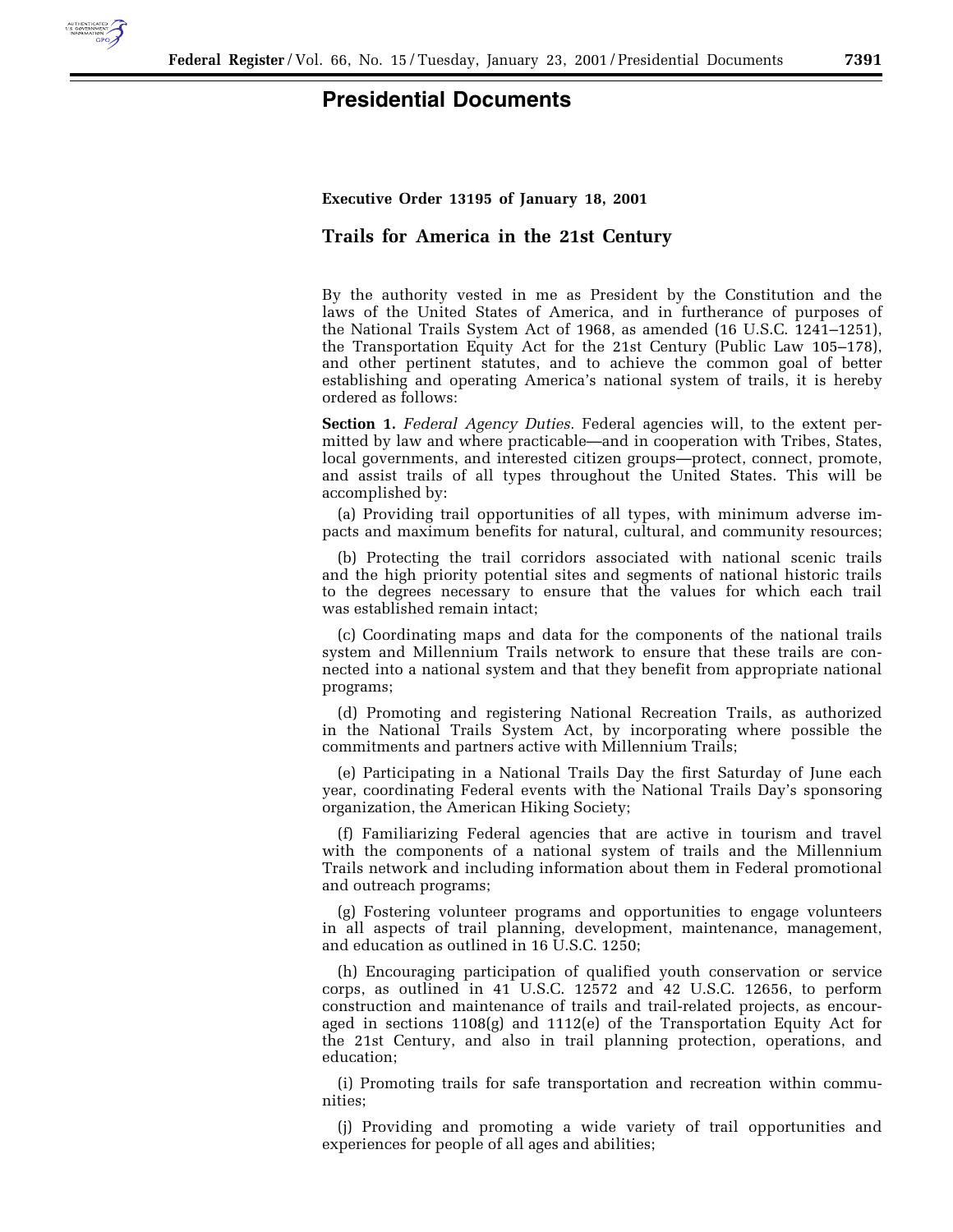(k) Providing historical interpretation of trails and trail sites and enhancing cultural and heritage tourism through special events, artworks, and programs; and

(l) Providing training and information services to provide high-quality information and training opportunities to Federal employees, Tribal, State, and local government agencies, and the other trail partners.

**Sec. 2.** *The Federal Interagency Council on Trails.* The Federal Interagency Council on Trails (Council), first established by agreement between the Secretaries of Agriculture and the Interior in 1969, is hereby recognized as a long-standing interagency working group. Its core members represent the Department of the Interior's Bureau of Land of Management and National Park Service, the Department of Agriculture's Forest Service, and the Department of Transportation's Federal Highway Administration. Other Federal agencies, such as those representing cultural and heritage interests, are welcome to join this council. Leadership of the Council may rotate among its members as decided among themselves at the start of each fiscal year. The Council's mission is to coordinate information and program decisions, as well as policy recommendations, among all appropriate Federal agencies (in consultation with appropriate nonprofit organizations) to foster the development of America's trails through the following means:

(a) Enhancing federally designated trails of all types (e.g., scenic, historic, recreation, and Millennium) and working to integrate these trails into a fully connected national system;

(b) Coordinating mapping, signs and markers, historical and cultural interpretations, public information, training, and developing plans and recommendations for a national trails registry and database;

(c) Ensuring that trail issues are integrated in Federal agency programs and that technology transfer and education programs are coordinated at the national level; and

(d) Developing a memorandum of understanding among the agencies to encourage long-term interagency coordination and cooperation to further the spirit and intent of the National Trails System Act and related programs.

**Sec. 3.** *Issue Resolution and Handbook for Federal Administrators of the National Trails System.* Federal agencies shall together develop a process for resolving interagency issues concerning trails. In addition, reflecting the authorities of the National Trails System Act, participating agencies shall coordinate preparation of (and updates for) an operating handbook for Federal administrators of the National Trails System and others involved in creating a national system of trails. The handbook shall reflect each agencies' governing policies and provide guidance to each agencies' field staff and partners about the roles and responsibilities needed to make each trail in the national system fully operational.

**Sec. 4.** *Observance of Existing Laws.* Nothing in this Executive Order shall be construed to override existing laws, including those that protect the lands, waters, wildlife habitats, wilderness areas, and cultural values of this Nation.

**Sec. 5.** *Judicial Review.* This order is intended only to improve the internal management of the executive branch. It does not create any right or benefit,